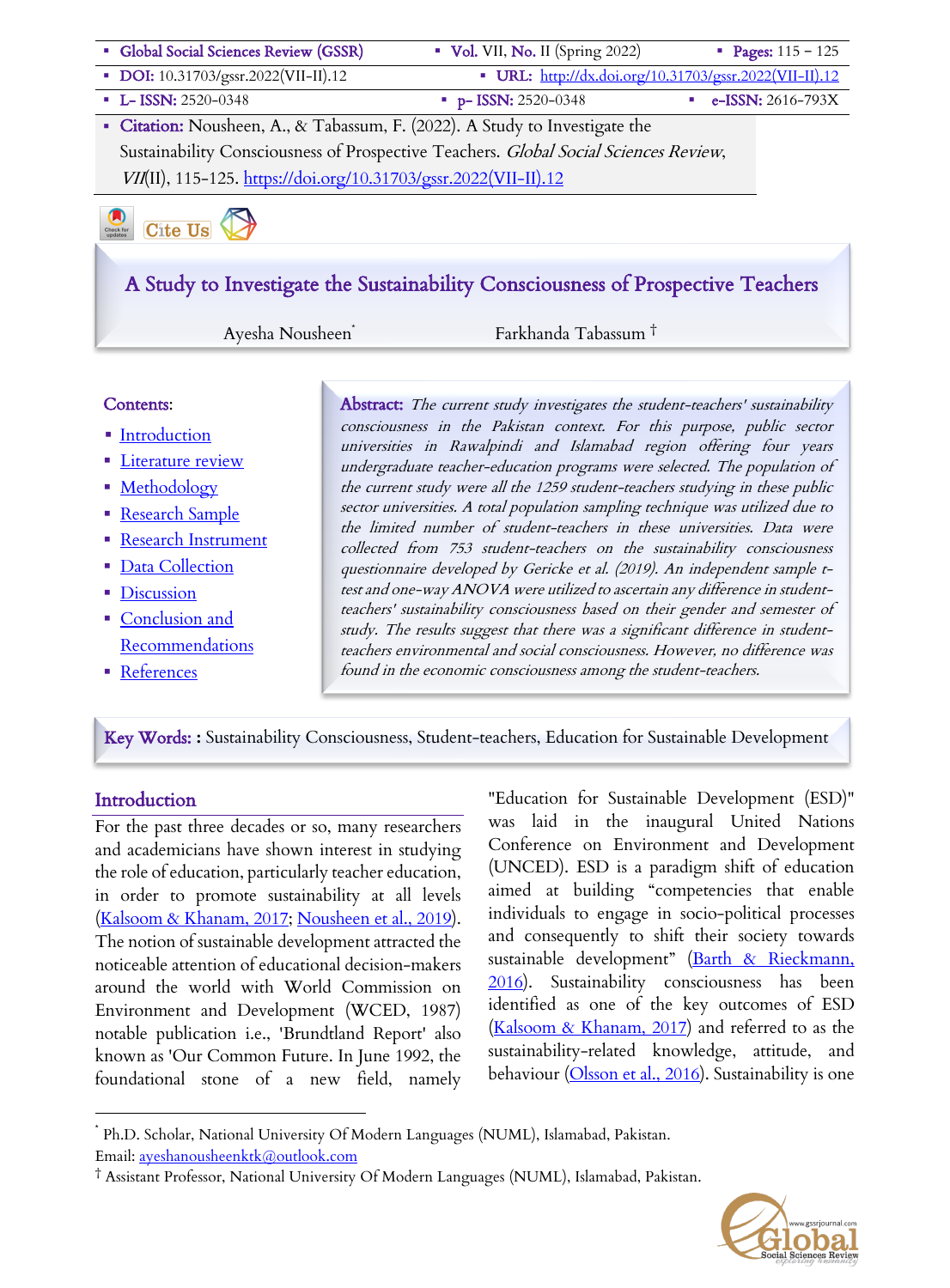of the pressing issues the current societies have been facing for long and years to come. In view of this, the educational agents i.e., prospective teachers, must be well-versed in ESD in order to promote it across the educational system. Colás-Bravo et al. (2018) argued that the best way to ensure a sustainable future for citizens is to develop a sustainable conscience, however, the in general the educational performance is more concerned with the content than the sustainability consciousness. Concerning this, the present study aims at exploring the SC of student-teachers studying in teachereducation programs at various public section universities and colleges in Rawalpindi and Islamabad. The investigation of SC is important to understand student-teachers knowledge, attitude, and behaviour towards to environment, society, and economy as these student-teachers will present in the future classroom and may affect their future teaching endeavors.

ESD addresses the challenges to a sustainable living like poverty, population increase, environmental degradation, social inequality and so on so forth. Brundiers et al. (2010) termed sustainability issues as "wicked" and complex and require urgent attention. ESD aims at empowering individuals to understand the issues pertinent to SD comprehensively and enable them to take measures at personal and common levels. The concept of SC contains two fundamental notions, i.e., sustainable development and consciousness. The SD refers to the "development that meets the needs of the present generation without compromising the ability of future generations to meet their own needs" (Brundtland, 1987). Moreover, consciousness refers to the mindfulness and awareness pertinent to certain areas and issues. Hence, the sustainability consciousness can be referred to as the individual mindfulness regarding the sustainability-related concerns.

ESD is the process of preparing students to work and live in ways that promote economic, environmental, and social well-being today and in the future (Longhurst et al., 2014). Individuals' capacity to live in a more sustainable way may be enhanced by increasing their skills, experiences, and abilities via ESD. Teacher-education programs have been identified as a vital factor in transforming the societies towards more sustainable living as they possess the potential to shape the knowledge, attitude, and behavior of the upcoming generations. Teacher education plays a critical role in revolutionizing education and society in order to make such a future reality (UNESCO, 2005). Teacher-education institutions are the best place to train prospective teachers for SD, which can help them teach sustainability-related and impart the necessary knowledge to the future generations. (Ferreira et al., 2007). Teachers have an important role to play at both the school and societal level (Kane, 2007). A well-established teacher-education process is vital for social transformation and sustainable growth (Bürgener & Barth, 2018). Various educational institutions have adopted efforts ranging from school gardens to sustainability certification to influence individuals' knowledge, attitudes, and behaviors (Van Poeck et al., 2018). Teachers' education has remained a critical component in achieving the UN Sustainable Development Goals (SDGs). **UNESCO** (2014) stressed teacher education as a critical component of ESD policy adoption and implementation. ESD is strategically important in terms of preparing future instructors who will be able to educate others for long-term growth (Leal Filho & Pace, 2016). Given the key role of ESD in teacher education and enabling prospective teachers to integrate ESD in educational settings, it is important to evaluate the current status of student-teachers sustainability consciousness (SC). The results of the present research will be beneficial in understanding the effectiveness of current educational practices in attaining the ESD outcomes in teacher-education programs. Therefore, the current study formulates the following objectives.

- 1. To explore the sustainability consciousness of prospective teachers
- 2. To find out the difference between the SC of prospective teachers based on gender
- 3. To find out the difference in perspective teachers SC based on different semesters.

## Literature review

The term "consciousness" is a synonym for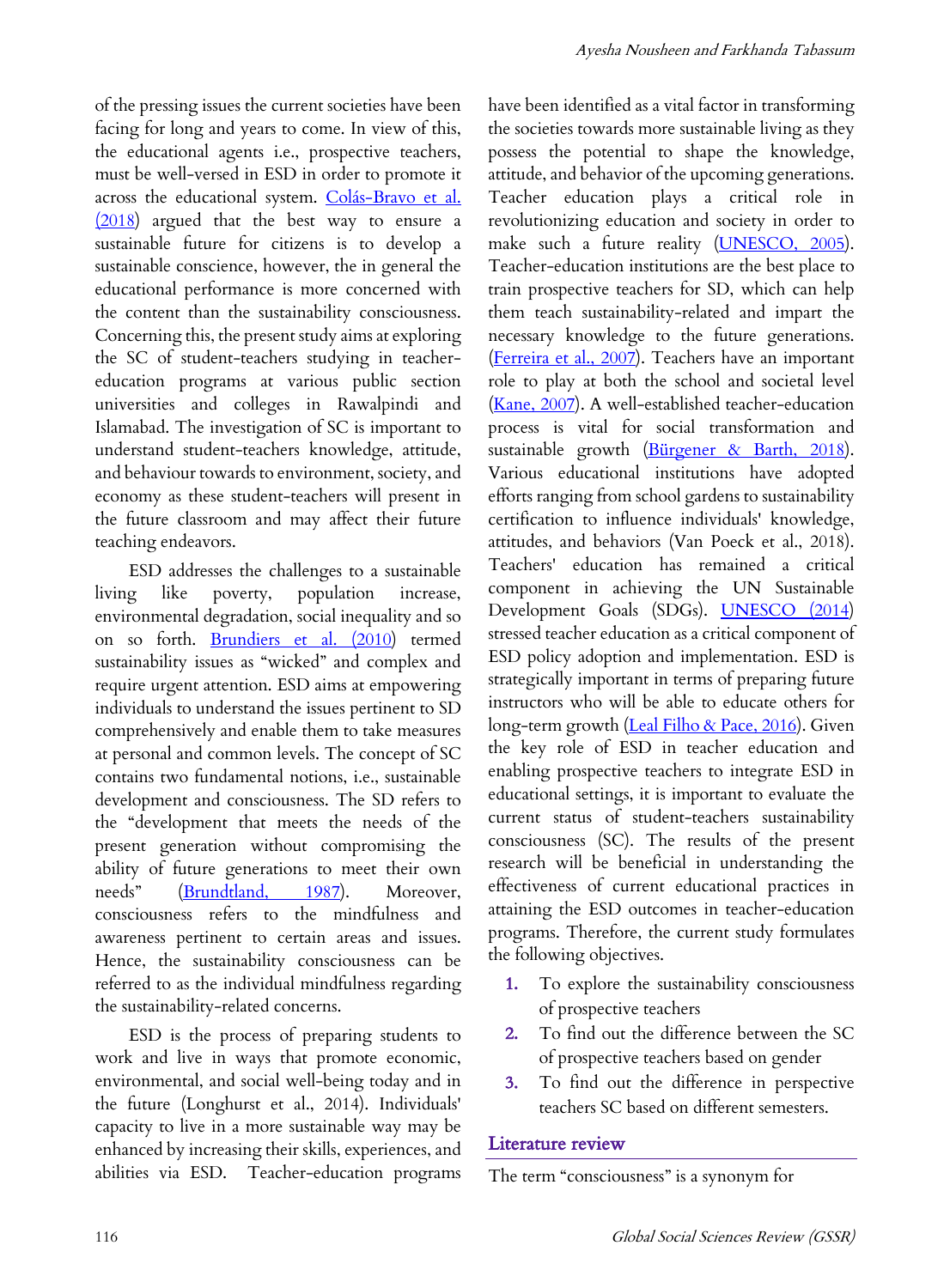"mindfulness" or "awareness". Oxford dictionary describes "consciousness" in two ways: "the state of being able to use one's senses and mental powers to understand what is happening"; or "the state of being aware of something" (Oxford, 2015). This notion corresponds with Kollmuss and Agyeman's (2002) understanding of awareness. According to Kollmuss and Agyeman (2002), an individual's awareness is a combination of their thoughts and feelings as well as their knowledge. The concept "pro-environmental consciousness" was developed by Kollmuss and Agyeman (2002) is based on their interpretation of the term consciousness. According to Kollmuss and Agyeman (2002), personality traits and socio-cultural factors shape the aforementioned aspects of consciousness.

The idea of sustainability consciousness (SC) has been established and operationally defined by the Karlstad Institute research team. Swedish public schools' implementation of ESD was studied using SC as a criterion or parameter. These researchers identified sustainability consciousness as a paradigm that encompasses economic, environmental, and social dimensions of sustainable development. Moreover, under these three categories, there are further elements that explain the individual knowledge, attitudes, and behaviour toward sustainable development (Olsson et al., 2016).

UNESCO's (2005) framework for integrating cultural, ecological, and economic perspectives of sustainable development serves as the foundation in the context of sustainability consciousness. The term sustainability consciousness is distinct from sustainability skills, which emphasize on 'sustainable abilities,' such as analyzing for future-oriented solutions, coping with uncertainties, using a multidisciplinary approach, or ability to design and execute. The term sustainability consciousness denotes knowledge of the issues pertinent to SD and the interconnectedness of three pillars of SD (Wals, 2010). Gericke et al. (2019) illustrate SC as "the experience or knowledge of sustainability phenomena". Olsson et al. (2016) defined SC in terms of knowledge, attitudes, and behaviour pertinent to the three dimensions of SD. Each of these sustainability consciousness definitions accepts the subjective nature of the notion of consciousness.

Researchers from all around the globe have done numerous studies in a variety of circumstances. For Example, Berglund et al. (2014) carried out a study to examine the difference in the SC in the Swedish perspective. The researcher selected both ESD-profiled and non-ESD profiled schools in order to assess their SC. Berglund et al. (2014) reported an insignificant difference in sustainability consciousness of both the cohorts on the environmental and social dimension. However, the difference was found in the economic dimension. Similarly, Olsson et al. (2016) carried out thorough research to determine the impact of ESD on the SC of Swedish secondary school students. Their findings back with Berglund et al., (2014) findings that ESD profile schools have a high level of sustainability consciousness.

Korsager and Scheie (2019) used a qualitative case study research method to examine the influence of SD-related initiatives on students' sustainability consciousness. They conducted a qualitative study in a Swedish perspective. According to the outcomes of their study, students' sustainability consciousness enhanced after participating in SDrelated initiatives. Similarly, Nolan (2020) conducted a qualitative study on Irish kids in primary schools. The study's major purpose is to determine the usefulness of biodiversity education for primary school pupils in the state of South Carolina. The outcomes of the study show that biodiversity education increases learners' sustainability awareness in two dimensions: environmental and social, although students' sustainability consciousness in the economic dimension is still developing. Nolan (2020) recommended that biodiversity education should be introduced to help primary school pupils acquire a sense of sustainability.

Kalsoom and Khanam (2017) carried out research to assess student-teachers' SC by employing an action research approach. In their work, ESD was incorporated into the "Research Methods in Education" subject, and the authors designed the course in conjunction with the various exercises and research projects to expose students to various sustainability-related issues in the local context. The study found that student-teachers'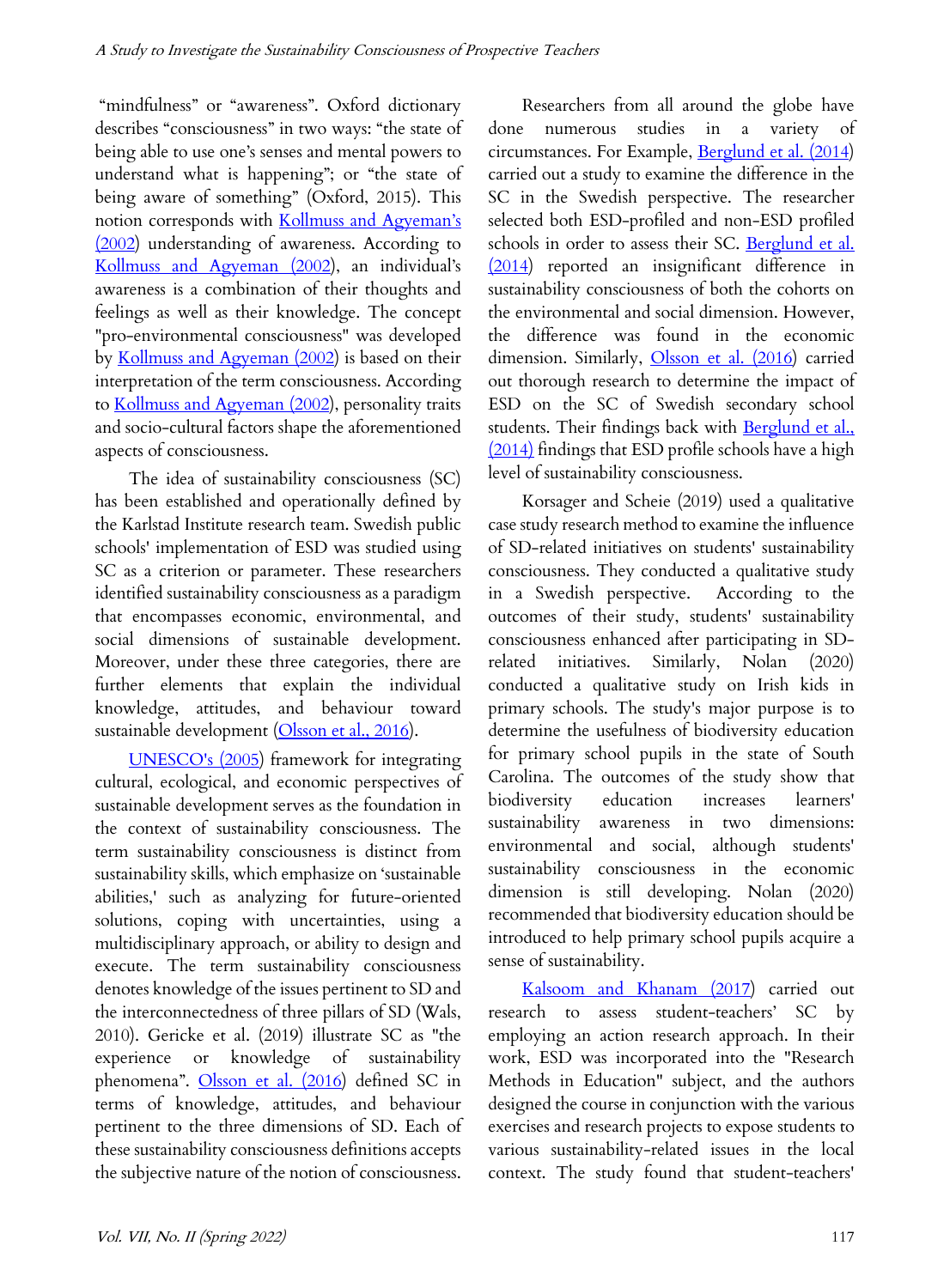sustainability consciousness had significantly improved at the end of the semester. Kalsoom et al. (2017) also carried out a similar study and compared student-teachers' sustainability consciousness with undergraduate students from various Pakistani institutions and Swedish students. The finding of the research found a significantly lower SC compared to those of Swedish students. However, the sustainability consciousness of student-teachers and other undergraduate students did not vary significantly. Similarly, Nousheen and Kalsoom (2022) conducted a mixed-method research study in the Pakistani context. For this research, the researchers aimed at examining how sustainability pedagogies affect student-teachers' SC in online educational settings. Sustainability pedagogies were utilized to teach various sustainability-related concepts. The results from both the quantitative and qualitative cohorts suggest that student-teachers' sustainability consciousness was significantly increased after the sustainability pedagogies intervention.

# Methodology

The population of the current research study were all the 1259 student-teacher enrolled in undergraduate teacher-education programs in all the public sector universities in Rawalpindi and Islamabad region.

# Research Sample

The research sample was selected through the total population sampling technique. The researcher selected the entire population as a sample for the study because it was easier for the researcher to acquire data from the entire population, According to Fraenkel (2012), researchers want to analyze the full population of interest when possible. In certain cases, the sample and population could be identical. The selected students were those who studied the subjects; Environmental education, contemporary trends and issues in education, the teaching of social studies, and Pakistan studies.

## Research Instrument

The current study used the standardized

sustainability consciousness questionnaire (SCQ) developed by Gericke et al. (2019) to measure the sustainability awareness of students and instructors. The SCQ was developed in two versions: a short version (SCQ-S) and a long version (SCQ-L). The SCQ-L was designed to examine students' environmental, social, and economic knowledge, attitudes, and behaviour. The SCQ-L has three dimensions: sustainability knowledge, attitude, and behavior. Furthermore, each scale has three subscales, for a total of nine subscales.

# Data Collection

The data was obtained from the selected population by personally visiting the university campuses. The research questionnaire was distributed among students-teachers in the aforementioned public sector universities. The surveys were distributed among 832 student-teachers at the end of their semesters as some students were not present in their classes due to their teaching practicum activities. Out of these 832 questionnaires, 753 questionnaires were fully filled while 79 questionnaires were returned empty or partially filled. The study experienced a high rate of return due to the limited sample size available. The response rate was about 90% which exhibits a high rate of return. All the responses were recorded in an excel sheet which was later exported to SPSS.

# Data Analysis

The current research utilized an independent sample t-test to examine the student-teachers' sustainability consciousness based on their gender. Table 1 summarizes the results of the t-test for independent samples. The results in table 1 show that both male and female student-teachers' exhibit similar environmental knowledge (p > 0.05). However, the results in Table 1 indicate a substantial difference in male and female studentteachers social knowledge, with male participants having higher social knowledge (4.19 ± 0.54) compared to their female counterparts  $(3.84 \pm 0.92)$ . Furthermore, both male and female studentteachers' reported similar economic knowledge and no substantial difference was found i.e.,  $p > 0.05$ .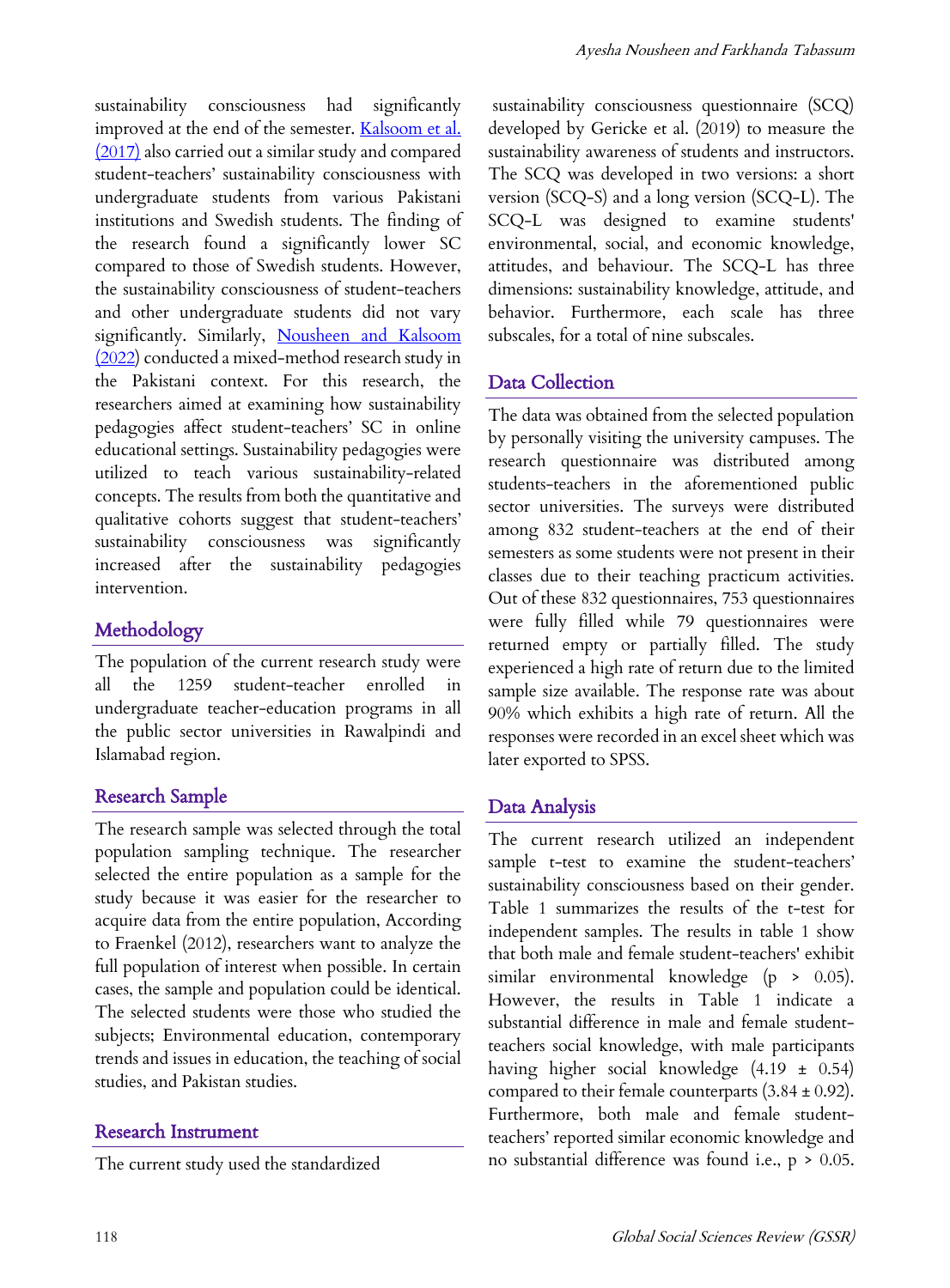The difference in male and female student-teachers environmental, social, and economic attitudes was also assessed through an independent sample t-test. The results in table 1 show no insignificant difference between male and female studentteachers' environmental, social, and economic attitudes,  $p > 0.05$ .

Moreover, the difference in the environmental, social, and economic behaviour of male and female student-teachers was assessed through independent sample t-test. The results in table 1 suggest that there is a substantial difference in the environmental behaviour of males  $(3.02 \pm 1.08)$  and females  $(2.63 \pm 0.96)$  i.e., t  $(284.419) = 4.384$ , p = 0.000. However, both male and female studentteachers reported a below-average environmental attitude (M < 3). Similarly, both male and female student-teachers reported a significantly different social behaviour, where male reported slightly higher social behaviour  $(3.10 \pm 0.83)$  compared to their female counterparts  $(2.88 \pm 0.92)$ . However, the mean scores for social behaviour also suggest that both groups of student-teachers have belowaverage social behaviour overall.

| Table 1: Independent Samples Test |
|-----------------------------------|
|-----------------------------------|

| for<br>Test<br>Levene's<br>t-test for Equality of Means<br><b>Equality of Variances</b> |                 |       |      |        |       |      |        |                                        |                 |       |  |  |
|-----------------------------------------------------------------------------------------|-----------------|-------|------|--------|-------|------|--------|----------------------------------------|-----------------|-------|--|--|
|                                                                                         |                 |       |      |        |       |      |        |                                        | 95% Confidence  |       |  |  |
|                                                                                         | F               |       | Sig. | t      | Df    | Sig. | Mean   | SE<br>(2-tailed) Difference Difference | Interval of the |       |  |  |
|                                                                                         |                 |       |      |        |       |      |        |                                        | Difference      |       |  |  |
|                                                                                         |                 |       |      |        |       |      |        |                                        | Lower           | Upper |  |  |
| Environmental EVA                                                                       |                 | 9.57  | .002 | 1.58   | 751   | .113 | .12    | .07                                    | $-.02$          | .27   |  |  |
| knowledge                                                                               | <b>EVNA</b>     |       |      | 1.66   | 340.9 | .097 | .12    | .07                                    | $-.02$          | .27   |  |  |
| Social                                                                                  | EVA             | 47.3  | .000 | 4.87   | 751   | .000 | .34    | .07                                    | .20             | .48   |  |  |
| Knowledge                                                                               | <b>EVNA</b>     |       |      | 6.29   | 543.8 | .000 | .34    | .05                                    | .23             | .45   |  |  |
| Economic                                                                                | EVA             | .244  | .622 | $-1.9$ | 751   | .057 | $-.16$ | .08                                    | $-.33$          | .004  |  |  |
| Knowledge                                                                               | <b>EVNA</b>     |       |      | $-1.8$ | 307.9 | .060 | $-.16$ | .08                                    | $-.33$          | .006  |  |  |
| Environmental EVA                                                                       |                 | .105  | .746 | .59    | 751   | .552 | .05    | .08                                    | $-.12$          | .22   |  |  |
| Attitude                                                                                | <b>EVNA</b>     |       |      | .60    | 320.6 | .547 | .05    | .08                                    | $-.11$          | .22   |  |  |
| Social Attitude                                                                         | EVA 56.590 .000 |       |      | $-1.9$ | 751   | .056 | $-.12$ | .06                                    | $-.26$          | .003  |  |  |
|                                                                                         | <b>EVNA</b>     |       |      | $-1.6$ | 245.0 | .110 | $-.12$ | .08                                    | $-.28$          | .02   |  |  |
| Economic                                                                                | <b>EVA</b>      | 2.186 | .140 | $-1.5$ | 751   | .124 | $-.13$ | .08                                    | $-.30$          | .03   |  |  |
| Attitude                                                                                | <b>EVNA</b>     |       |      | $-1.5$ | 296.5 | .137 | $-.13$ | .09                                    | $-.31$          | .04   |  |  |
| Environmental EVA                                                                       |                 | 20.71 | .000 | 4.65   | 751   | .000 | .39    | .08                                    | .22             | .55   |  |  |
| Behaviour                                                                               | <b>EVNA</b>     |       |      | 4.38   | 284.4 | .000 | .39    | .08                                    | .21             | .56   |  |  |
| Social                                                                                  | <b>EVA</b>      | 17.16 | .000 | 2.82   | 751   | .005 | .21    | .07                                    | .06             | .36   |  |  |
| Behaviour                                                                               | <b>EVNA</b>     |       |      | 2.98   | 346   | .003 | .21    | .07                                    | .07             | .35   |  |  |
| Economic                                                                                | <b>EVA</b>      | 1.76  | .185 | .568   | 751   | .571 | .04    | $.08\,$                                | $-.12$          | .22   |  |  |
| Behaviour                                                                               | <b>EVNA</b>     |       |      | .555   | 301.8 | .57  | .04    | .08                                    | $-.12$          | .22   |  |  |

 $*$  EVA = Equal variances assumed

\*\* EVNA = Equal variances not assumed

In order to assess the mean difference of studentteachers' sustainability consciousness based on the semester, which they are enrolled in, the current research utilized one-way ANOVA. The results of the one-way ANOVA are summarized in table 2.

The results in table 2 student-teachers studying in various semesters have significantly different environmental knowledge (F (3,749) = 3.74, p = .011). Moreover, a Tukey post hoc test also showed that the student-teachers studying in their  $2<sup>nd</sup>$  (3.25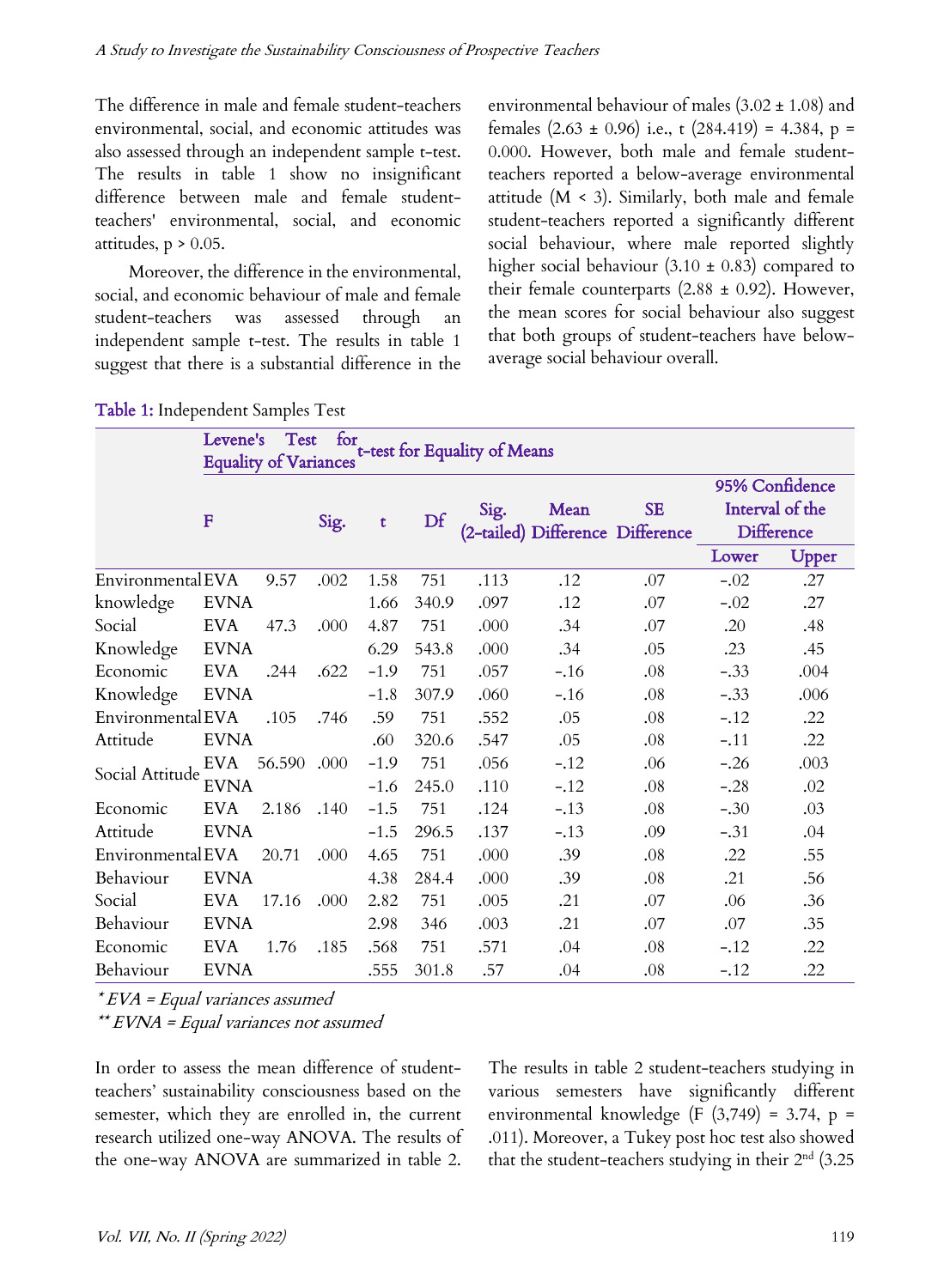$\pm$  0.93, p=0.034) and 4<sup>th</sup> (3.19  $\pm$  0.94, p=0.008) semesters have significantly lower environmental knowledge compared to student-teachers studying in their  $8^{th}$  semester (3.52  $\pm$  0.84). Moreover, there was no student-teachers' studying in the 6<sup>th</sup> and 8<sup>th</sup> semester of the degree program exhibited similar environmental knowledge (p > 0.05).

The one-way ANOVA findings also indicate that there is a significant difference in the social knowledge of student-teachers enrolled in different semesters (F  $(3,749) = 9.39$ , p =.000). Additionally, a Tukey post hoc test demonstrated that studentteachers in their second  $(3.74 \pm 0.99, p=0.034)$  and fourth (3.82 ± 0.90, p=0.009) semesters had considerably lower social knowledge than studentteachers in their sixth  $(4.09 \pm 0.69)$ . Additionally, the Tukey post hoc test demonstrated that studentteachers in their second  $(3.74 \pm 0.99, p = 0.000)$  and fourth  $(3.82 \pm 0.90, p = 0.012)$  semesters had considerably less social knowledge than studentteachers in their eighth  $(4.11 \pm 0.67)$ . Additionally, no statistically significant difference in social knowledge was found between 2nd and 4thsemester student teachers and 6th and 8th-semester student teachers ( $p > 0.05$ ).

The one-way ANOVA findings also indicate that there is a significant variation in the economic knowledge of student-teachers enrolled in different semesters (F (3,749) = 2.987, p =.030). Additionally, a Tukey post hoc test indicated a significant difference in the mean economic knowledge scores of student-teachers studying in their second (2.79 ± 1.01, p=0.027) and eighth  $(3.10 \pm 1.04, p = 1.00)$ semester. Additionally, no statistically significant difference existed between the second, fourth, and sixth semesters of student-teachers ( $p > 0.05$ ). Similarly, no statistically significant difference was found between the fourth, sixth, and eighth semesters of student-teachers (p > 0.05). The economic knowledge mean scores of studentteachers studying in various semesters indicate a lack of economic understanding in the perspective of sustainable development.

The one-way ANOVA on environmental attitude and student-teachers semester of study also indicates that there is a significant variation in the

environmental attitude of student-teachers enrolled in different semesters (F  $(3,749) = 6.047$ , p =0.000). Additionally, a Tukey post hoc test indicated a significant difference in the mean environmental attitude scores of student-teachers studying in their second  $(3.50 \pm 1.13, p=0.12)$  and sixth  $(3.80 \pm 0.96)$ semester. Similarly, a significant difference in the mean environmental attitude scores of studentteachers studying in their second (3.50 ± 1.13,  $p=0.000$ ) and eighth  $(3.94 \pm 0.93)$  semester was also found using the Tukey post hoc test. However, no statistically significant difference existed between the environmental attitude of second and fourth semester student teachers ( $p > 0.05$ ), and among the fourth, sixth, and eighth semesters student-teachers  $(p > 0.05)$ . The environmental attitude means a score of student-teachers studying in various semesters indicates an above-average environmental attitude mean score in the perspective of sustainable development.

The one-way ANOVA also shows that the social attitudes of student-teachers enrolled in different semesters differ significantly  $(F(3,749) =$ 5.620, p < 0.001). A Tukey post hoc test revealed that student-teachers in their second  $(3.50 \pm 1.13,$  $p=0.81$ ) and fourth  $(3.58 \pm 0.87, p = 0.019)$  semesters exhibit a statistically significant difference in mean social attitude score when compared to studentteachers in their eighth semester  $(3.84 \pm 0.64)$ . However, there was no statistically significant difference in social attitudes among second, fourth, and sixth semester student-teachers ( $p > 0.05$ ) and between sixth and eighth semester student teachers (p > 0.05). The participant student-teachers reported an above average social attitude towards sustainable development.

Further, the results of the one-way ANOVA advocate that no significant difference was found in the economic attitude, environmental behaviour, social behaviour, and economic behaviour based on the student-teachers semester of study, i.e., p > 0.05. The participant student-teachers report an aboveaverage economic attitude while below-average environmental, social, and economic behaviour towards sustainable development.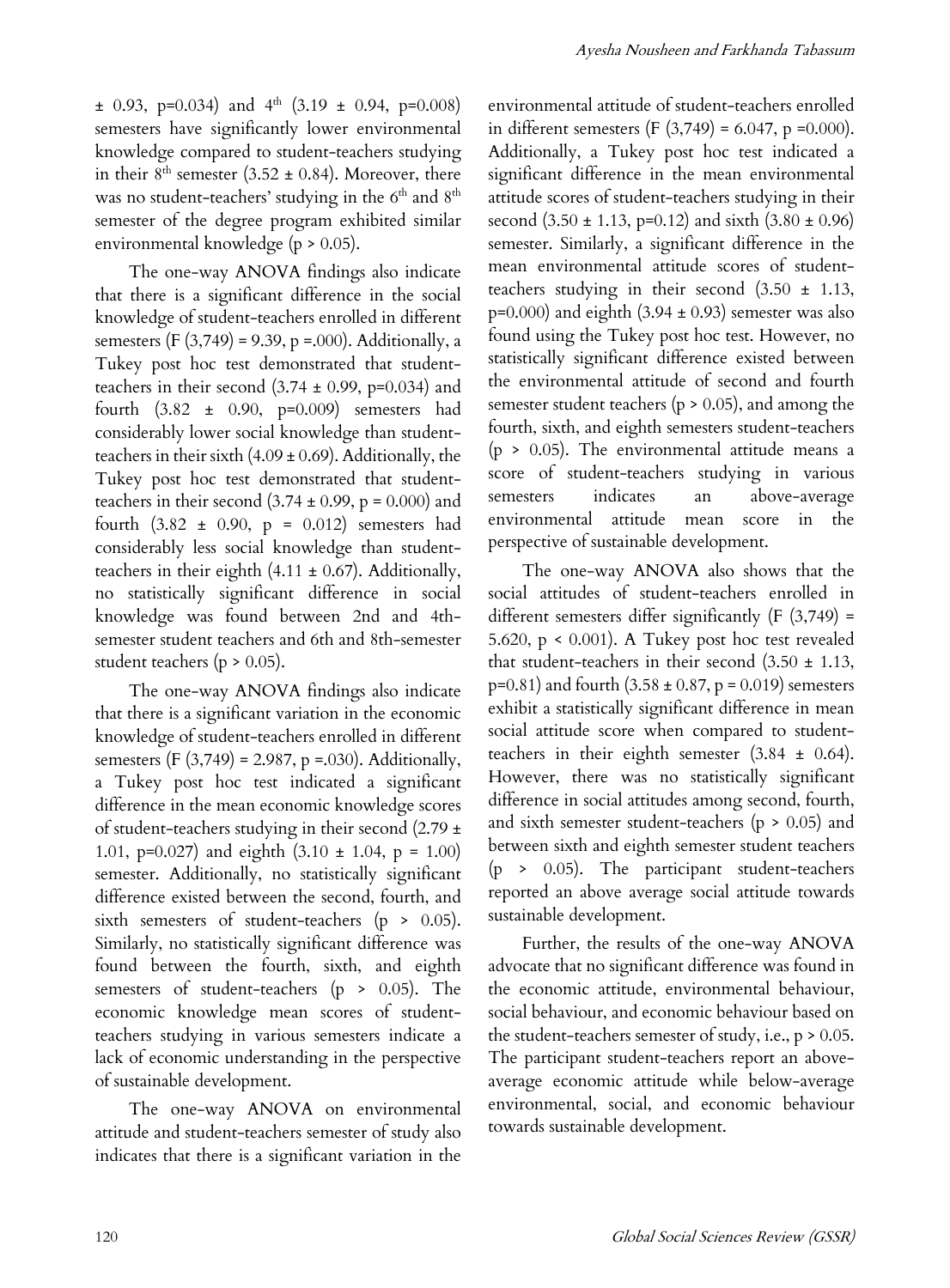|                               |           | Sum of Squares | df             | <b>Mean Square</b> | $\mathbf{F}$ | Sig. |
|-------------------------------|-----------|----------------|----------------|--------------------|--------------|------|
|                               | BG.       | 9.57           | 3              | 3.193              | 3.738        | .011 |
| Environmental Knowledge       | WG        | 639.79         | 749            | .854               |              |      |
|                               | Total     | 649.37         | 752            |                    |              |      |
|                               | <b>BG</b> | 19.98          | 3              | 6.662              | 9.387.000    |      |
| Social Knowledge              | WG        | 531.54         | 749            | .710               |              |      |
|                               | Total     | 551.53         | 752            |                    |              |      |
|                               | <b>BG</b> | 9.072          | 3              | 3.024              | 2.987 .030   |      |
| Economic Knowledge            | WG        | 758.36         | 749            | 1.013              |              |      |
|                               | Total     | 767.44         | 752            |                    |              |      |
|                               | BG        | 19.14          | 3              | 6.381              | 6.047 .000   |      |
| <b>Environmental Attitude</b> | WG        | 790.35         | 749            | 1.055              |              |      |
|                               | Total     | 809.49         | 752            |                    |              |      |
|                               | <b>BG</b> | 10.66          | $\mathfrak{Z}$ | 3.555              | 5.620 .001   |      |
| Social Attitude               | WG        | 473.82         | 749            | .633               |              |      |
|                               | Total     | 484.48         | 752            |                    |              |      |
|                               | BG        | 6.92           | $\mathfrak{Z}$ | 2.307              | 2.122 .096   |      |
| Economic Attitude             | WG        | 814.07         | 749            | 1.087              |              |      |
|                               | Total     | 820.99         | 752            |                    |              |      |
|                               | BG        | 6.441          | $\mathfrak{Z}$ | 2.147              | 2.119 .096   |      |
| Environmental Behaviour       | WG        | 758.72         | 749            | 1.013              |              |      |
|                               | Total     | 765.16         | 752            |                    |              |      |
|                               | BG        | 5.27           | 3              | 1.760              | 2.157.092    |      |
| Social Behaviour              | WG        | 611.01         | 749            | .816               |              |      |
|                               | Total     | 616.29         | 752            |                    |              |      |
|                               | BG        | .819           | 3              | .273               | .258         | .856 |
| Economic Behaviour            | WG        | 793.44         | 749            | 1.059              |              |      |
|                               | Total     | 794.26         | 752            |                    |              |      |

 $*$  BG = Between-Groups

\*\* WG = Within Groups

### **Discussion**

The current study is an exploration of studentteachers sustainability consciousness in the initial teacher-education programs in Pakistan. Although the sustainability related research is in its early stages in Pakistan, the current research contributes towards the sustainability research in Pakistan by examining i) student-teachers' general sustainability consciousness, ii) gender-based differences in student-teachers SC, and iii) semester-based differences in student-teachers' SC.

The results of the current study suggest that both male and females have reported similar mean environmental and economic knowledge. The mean environmental knowledge score for both males and females was  $M = 3.40$  and  $M = 3.27$ , respectively. These scores represent an average environmental knowledge score. Similarly, the mean economic knowledge score of males and female was  $M = 2.81$  and  $M = 2.98$ , respectively, which is slightly below the average. However, a significant difference was found in the social knowledge of male and female student-teachers, where male student-teachers reported higher mean scores (M = 4.19) compared to their female counterparts ( $M = 3.84$ ). Similarly, the finding of the current study also suggests both male and female student-teacher have similar environmental, social, and economic attitudes based on student-teacher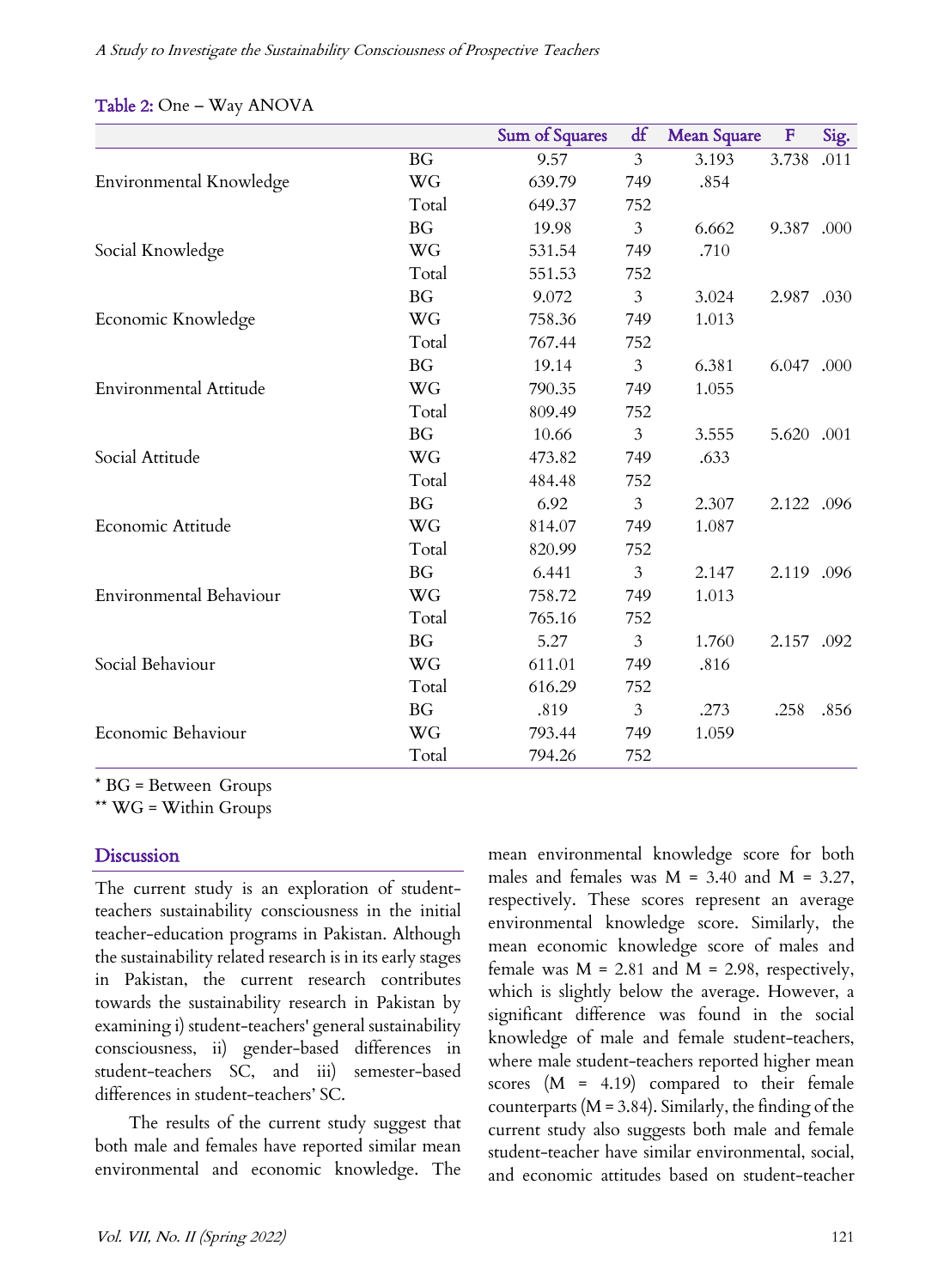gender. However, the mean score suggest that both male and female student-teachers have above average  $(M \geq 3)$  environmental, social, and economic attitude towards sustainable development. Moreover, the results of the study also indicate that both male and females have a significant difference in their mean scores on the environmental and social behavior scale, where male exhibit higher environmental (M = 3.01) and social  $(M = 3.10)$  behaviour compared to female student-teacher (environmental behaviour, M = 2.63; social behaviour,  $M = 2.88$ ). Although there was a significant difference between the male and females, however, both have average to belowaverage scores on both environmental and social behaviour. Furthermore, no significant difference was there between male and female studentteachers in the economic behaviour, and reported a below-average economic behaviour (Male, M = 2.49; Female, M = 2.44). The low environmental consciousness i.e., knowledge, attitude, and behaviour towards the environment's sustainable development, has been reported by a few researchers in the Pakistani context (Kalsoom & Khanam, 2017; Nousheen et al., 2019). The low environmental consciousness may be associated with the lack of exposure towards environmental education among the Pakistani students which ultimately affect their awareness, attitude, and behaviour (Kalsoom & Khanam, 2017). The current study found some contradictory results to the previous studies on the social dimension. The previous studies low social consciousness among the Pakistani students (Kalsoom & Khanam, 2017); however, the current research found a higher social consciousness among the students. Respondents reported higher scores compared to the previous studies on the knowledge and attitude dimension of social consciousness while an average score on the behaviour scale. The main reason may be because of the ease of agreeing on social aspects compared to the other two dimensions, i.e., environmental and economic dimensions. Another reason may be the visibility and exposure of social issues. Social issues are more visible and experienced more often than environmental and economic issues. The find of the current study are in line with Berglund and Gericke (2016) who also found higher social consciousness among the students. Lastly, economic consciousness has the lowest score among all the three dimensions of sustainability consciousness. The results are in contradiction to the previous research conducted by Kalsoom and Khanam (2017), who found higher scores on economic consciousness. The lower score on the economic sustainability consciousness may be subject to the unavailability of content pertinent to the economic dimension of sustainability. The curriculum in the teacher-education program does not cover the economic issues resulting in low economic knowledge, attitude, and behavior.

Another objective was to assess the difference between student-teachers sustainability consciousness based on the semester they are studying in. Based on the one-way ANOVA results, a significant difference was found in the environmental, social, and economic knowledge of student-teachers studying in various semesters. Moreover, the mean scores suggest that studentteachers studying in higher semesters have relatively higher environmental, social, and economic knowledge pertaining to sustainable development. The student-teachers reported environmental and social knowledge; however, low economic knowledge. The primary reason for this, as stated earlier, is the lack of content pertinent to economic issues in the teacher-education curriculum. On the contrary, environmental and social issues are prevalent in the syllabus and society while economic issues are not incorporated in both curriculum and teaching. At the large, the economic issues are also seen as social issues. Although, these concepts are intertwined yet, the economic perspective as a separate entity requires specific knowledge. In this perspective, the role of the teacher-educator is also important. The studentteachers knowledge may depend on both the knowledge of the teacher, curriculum, and pedagogical approaches used by the teachereducator. Moreover, the increase in the environmental, economic, and social attitudes may be the result of the greater number of subjects student-teachers studied pertinent to sustainable development.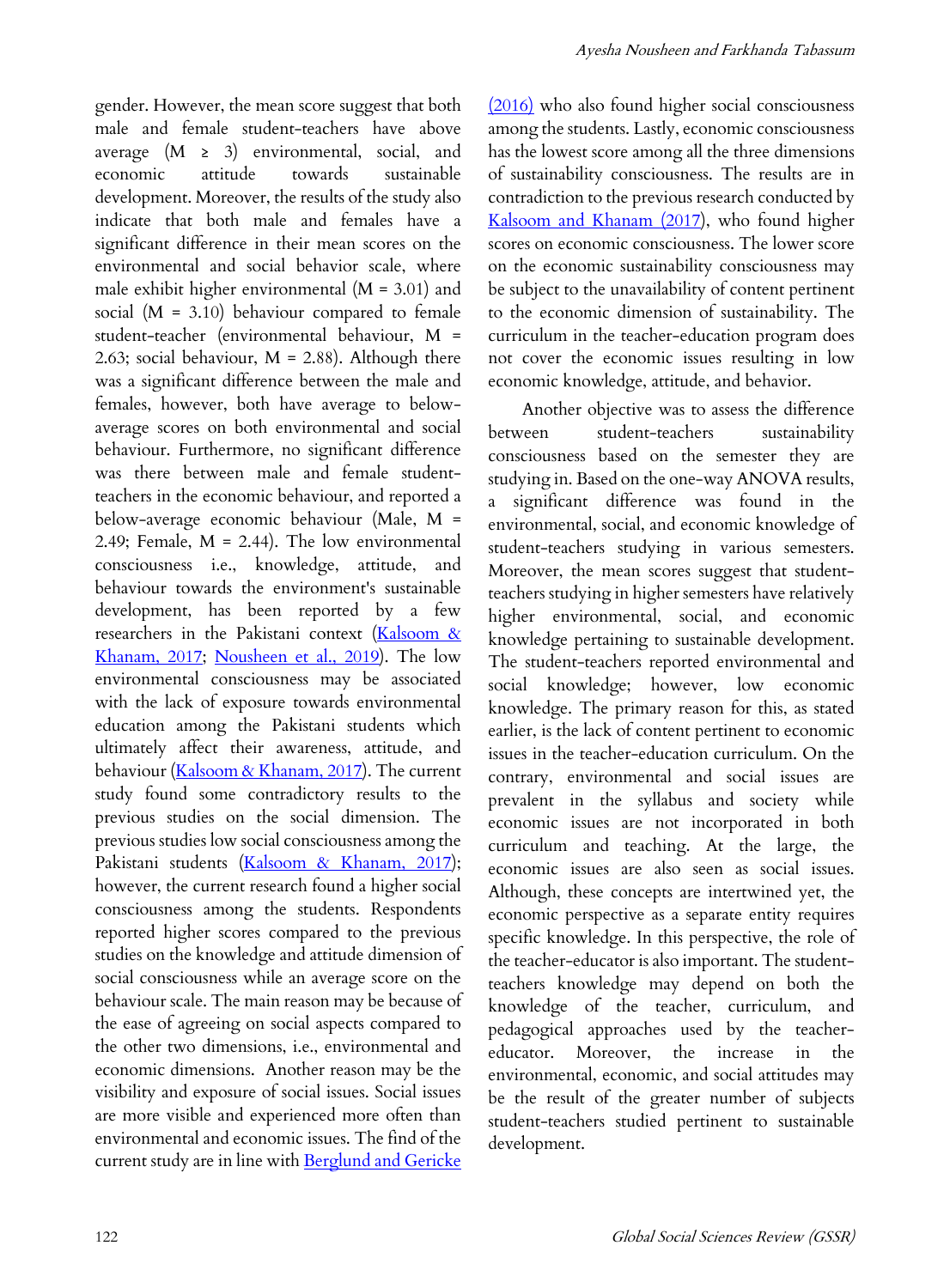Similarly, the results also suggest a difference in student-teacher environmental and social attitudes based on their semester of study, where the studentteachers studying in higher semesters exhibited higher environmental and social attitudes. However, no difference was found in the studentteachers economic attitudes based on their semester of study. Moreover, the student-teachers reported above-average environmental, economic, and social attitudes with an increase with every semester. Moreover, there was no significant difference between environmental, social, and economic behaviour. Furthermore, the student-teachers reported a below average environmental, social, and economic with an insignificant increase with the increase in the semester. As, logically, the increased number of subjects studied may result in higher exposure to sustainability-related concepts and hence increased knowledge. This knowledge may affect student attitude and behaviour, although this may not always be the case. As the previous researchers also found that the sustainability curriculum affects prospective teachers' knowledge and attitude toward SD; however, the change in behaviour is not always happen (Nousheen et al., 2019). Further, the change in behaviour requires dedicated and well-directed efforts from both the teacher-educator and student-teachers to create an agency to behave in a sustainable manner.

# Conclusion and Recommendations

The study aimed at exploring the student-teachers

sustainability consciousness in Rawalpindi and Islamabad region. It was found that student-teachers have above-average knowledge and attitude towards SD. However, the student-teachers report below-average behavioral dimensions. Furthermore, the economic knowledge, attitude, and behaviour was also below expectation. The results also found differences in prospectiveteachers environmental, economic, and social knowledge and attitude based on their gender and the semester they are studying in. However, no significant difference was found in the behavioral aspect of all the three dimensions based on their gender and semester of study. Looking into the results of the present study, it is recommended that the future study may assess student-teachers sustainability consciousness in conjunction with the teacher-educator pedagogical approaches.

Although, the current study adds to the literature on sustainability education in the Pakistani context, however, the current study has some limitations. Due to the financial and other constraints, the current research was limited to the Rawalpindi and Islamabad region. Future studies can expand the scope of the study by incorporating other regions or by selecting a larger population. Moreover, the study was limited to teachereducation programs. Future studies may conduct similar or extended studies in other disciplines as well. Furthermore, the current study utilized a selfreporting questionnaire which provides useful yet limited information. Future studies may use other research designs like mixed method or longitudinal research designs to study this phenomenon.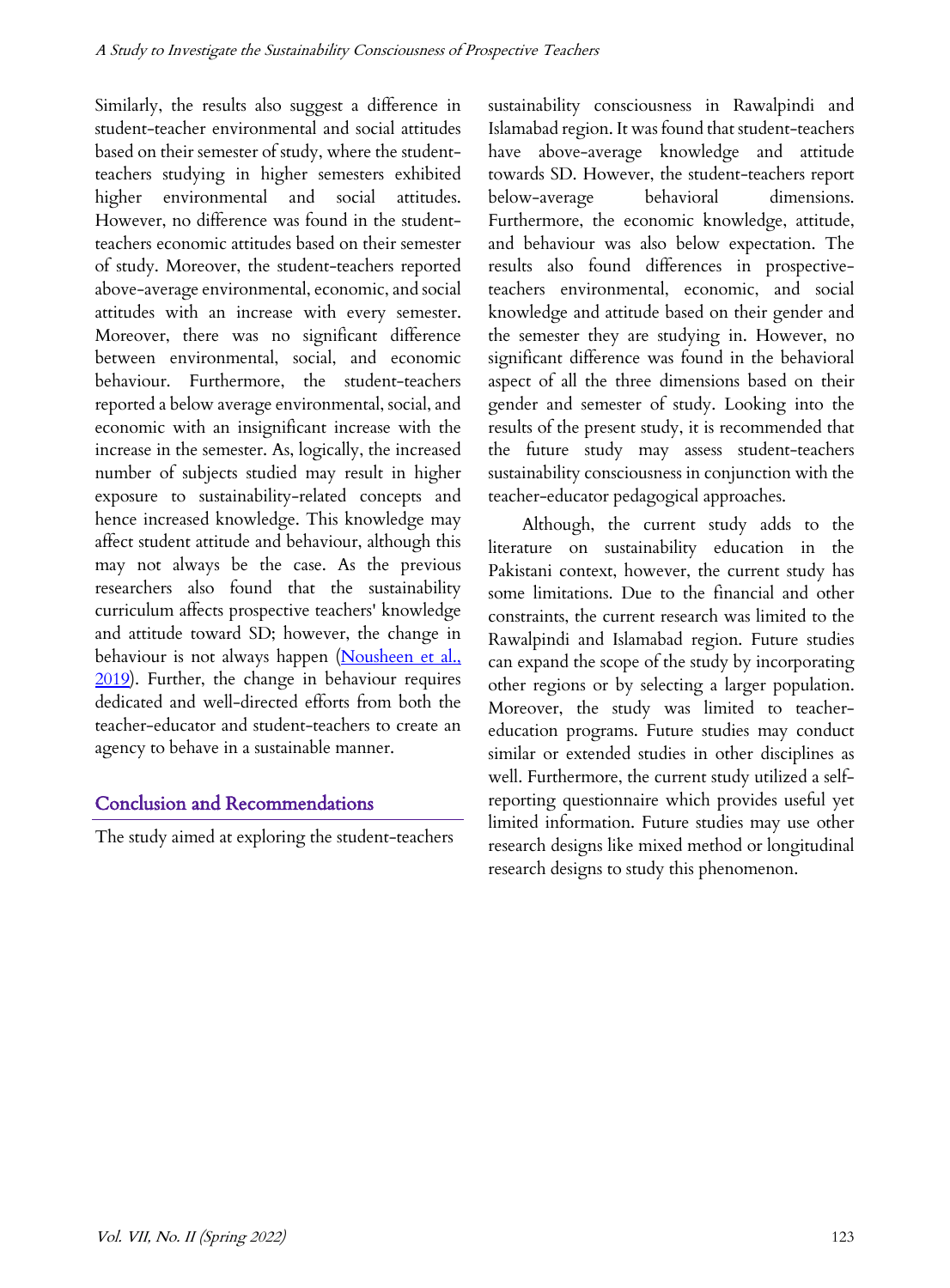# **References**

- Barth, M., & Rieckmann, M. (2016). State of the art in research on higher education for sustainable development. Routledge handbook of higher education for sustainable development, 100-113.
- Berglund, T., & Gericke, N. (2016). Separated and integrated perspectives on environmental, economic, and social dimensions–an investigation of student views on sustainable development. *Environmental Education* Research, <sup>22</sup>(8), 1115-1138.
- Brundiers, K., Wiek, A., & Redman, C. L. (2010). Real‐world learning opportunities in sustainability: from classroom into the real world. International Journal of Sustainability in Higher Education, 11(4), 308-324. https://doi.org/10.1108/14676371011077540
- Brundtland, G. H. (1987). Selected speeches on the Commission and its report by HE Mrs. Gro Harlem Brundtland, Prime Minister of Norway and Chairman of the World Commission on Environment and Development. WCED archive collection; v. 42, doc. 1-36.
- Bürgener, L., & Barth, M. (2018). Sustainability competencies in teacher education: Making teacher education count in everyday school practice. Journal of Cleaner Production, 174, 821–826.

https://doi.org/10.1016/j.jclepro.2017.10.263

- Colás-Bravo, P., Magnoler, P., & Conde-Jiménez, J. (2018). Identification of Levels of Sustainable Consciousness of Teachers in Training through an E-Portfolio. Sustainability, 10(10), 3700. https://doi.org/10.3390/su10103700
- Darling-Hammond, L. (2017). Teacher education around the world: What can we learn from international practice? European Journal of Teacher Education,  $40(3)$ , 291-309. https://doi.org/10.1080/02619768.2017.13153 99
- Ferreira, J., Ryan, L., & Tilbury, D. (2007). Mainstreaming education for sustainable development in initial teacher education in Australia: a review of existing professional development models. Journal of Education for

Teaching,  $33(2)$ , 225–239. https://doi.org/10.1080/02607470701259515

Kalsoom, Q., & Khanam, A. (2017). Inquiry into sustainability issues by preservice teachers: A pedagogy to enhance sustainability consciousness. Journal of Cleaner Production, <sup>164</sup>, 1301–1311.

https://doi.org/10.1016/j.jclepro.2017.07.047

- Kalsoom, Q., Khanam, A., & Quraishi, U. (2017). Sustainability consciousness of pre-service teachers in Pakistan. International Journal of Sustainability in Higher Education, 18(7), 1090-1107. https://doi.org/10.1108/ijshe-11-2016-0218
- Kane, L. (2004). Educators, learners and active learning methodologies. International Journal of Lifelong Education, 23(3), 275–286. https://doi.org/10.1080/0260/37042000229237
- Kautish, P., Khare, A., & Sharma, R. (2020). Values, sustainability consciousness and intentions for SDG endorsement. Marketing Intelligence & Planning, 38(7), 921–939. https://doi.org/10.1108/mip-09-2019-0490
- Kollmuss, A., & Agyeman, J. (2002). Mind the Gap: Why do people act environmentally and what are the barriers to pro-environmental behavior? Environmental Education Research,  $8(3)$ , 239–260.

https://doi.org/10.1080/13504620220145401

- Leal Filho, W., & Pace, P. (2016). Teaching education for sustainable development: implications on learning programmes at higher education. In Teaching education for sustainable development at university level (pp. 1-6). Springer.
- Nousheen, A., & Kalsoom, Q. (2022). Education for sustainable development amidst COVID-19 pandemic: role of sustainability pedagogies in developing students' sustainability consciousness. International Journal of Sustainability in Higher Education. https://doi.org/10.1108/ijshe-04-2021-0154
- Nousheen, A., Yousuf Zai, S. A., Waseem, M., & Khan, S. A. (2020). Education for sustainable development (ESD): Effects of sustainability education on pre-service teachers' attitude towards sustainable development (SD). Journal